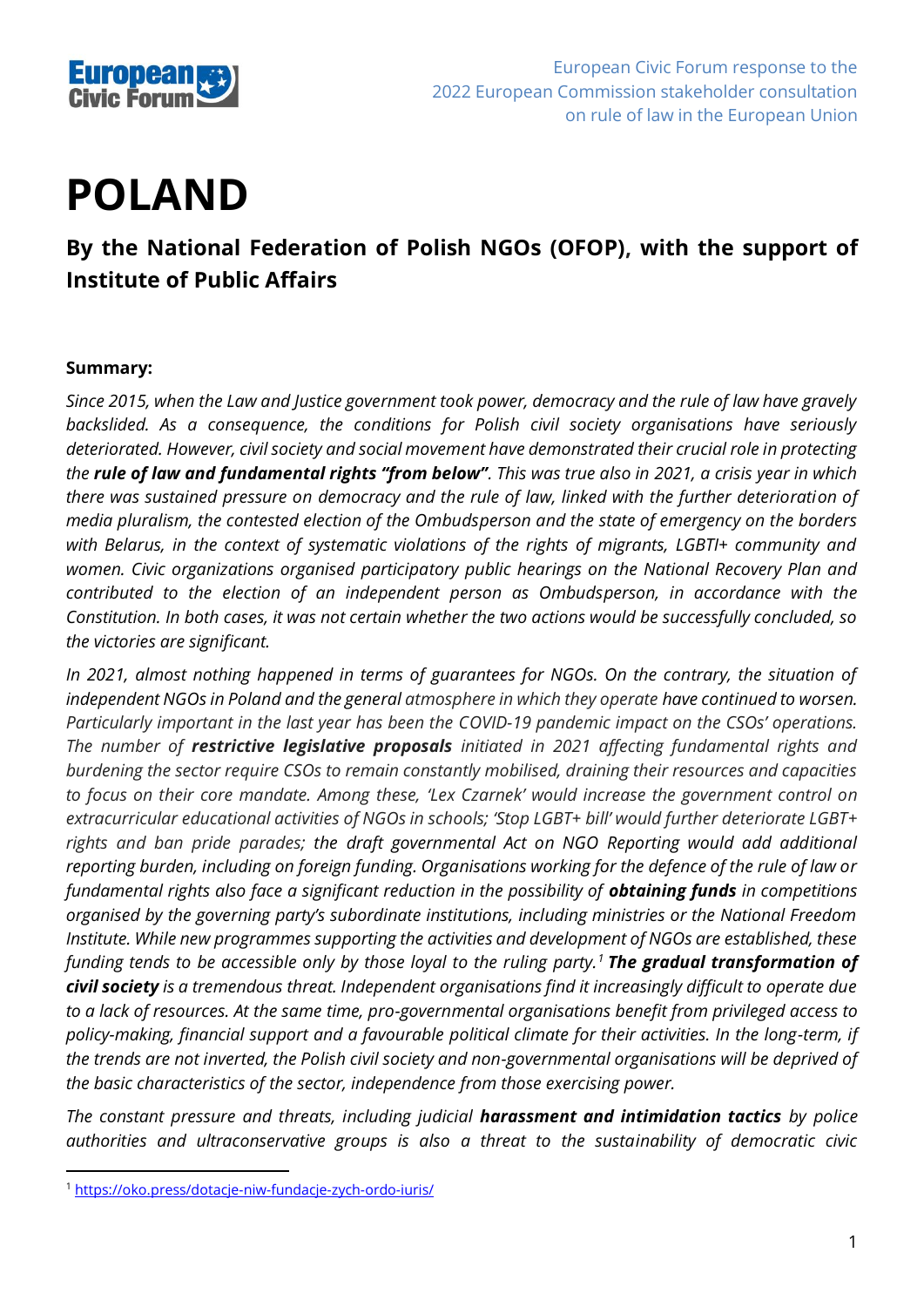

*organisations and movements, particularly those acting for the rights of migrants, LGBTI+ rights, and sexual and reproductive rights. As a result of the state of emergency implemented at the beginning of September and extended in December, civic space on the borders with Belarus was closed as CSOs, humanitarian workers, medics, media and independent observers have been denied access to the area. At the same time, journalists, activists and the local community engaged to help the migrants have been targeted by smear and intimidation campaigns and repressive actions, including threats, brutal stop and search operations. Following the 2020 protests against the practical ban on abortion, leaders the Polish Women's Strike movement and supporting organisations have received death, rape and bomb threats. While there has been little to no response from the authorities in investigating these threats, escalating threats on Marta Lempart during October 2021 eventually resulted in police protection being assigned to her in public. These threats have been enabled by the violent rhetoric of the government and state-owned media against the movement. Additionally, WRHDs and people who have been protesting against the near-total abortion ban have faced judicial harassment. Lempart is facing over 90 criminal charges for her role in protests. LGBTQI+ activists continue to face persecution. Although three LGBT+ activists were acquitted for the crime of "offending religious beliefs" after displaying posters depicting the Virgin Mary with a rainbow halo symbolic of the LGBT+ flag around her head, in December 2021 the case was heard again after the prosecutor appealed the outcome. Others are facing legal actions from far-right religious groups. In July 2021 six lawsuits were opened against the founders of The Atlas of Hate, a website that maps local municipalities that passed anti-LGBT+ resolutions or adopted a charter written by the ultra-conservative Catholic organisation Ordo Iuris Institute, by the so-called "LGBT+-free" municipalities. The founders believe that the lawsuits are an attempt to silence them.*

*For the complete report of developments in 2021 by OFOP, see: [https://siecobywatelska.pl/rule-of-law-and](https://siecobywatelska.pl/rule-of-law-and-the-civil-society-watchdog-and-national-federation-of-polish-ngos-diagnosis-2021/?lang=en)[the-civil-society-watchdog-and-national-federation-of-polish-ngos-diagnosis-2021/?lang=en](https://siecobywatelska.pl/rule-of-law-and-the-civil-society-watchdog-and-national-federation-of-polish-ngos-diagnosis-2021/?lang=en)*

## **Institutional landscape and safe space (including state duty to protect and right to freedom from fear)**

#### **Election of the Ombudsperson**

The term of the former Ombudsperson, prof. Adam Bodnar, expired on 9 September 2020. Before the end of his term of office, NGOs nominated the civic candidate Zuzanna Rudzińska-Bluszcz. While until the end of 2020, the ruling majority did not propose any candidates, it regularly rejected the civic candidate, supported by the opposition. She

resigned when her candidacy was rejected for the third time at the end of January 2021.

According to constitutional tradition, if a new Ombudsperson is not elected, the old one continues to hold office in order to ensure the constitutional principle of continuity of power. However, the ruling party's parliamentarians submitted a motion to the Constitutional Tribunal (controlled by the ruling party since 2016) challenging whether Bodnar should not remain in office after his term as, according to the Constitution, it lasts five years. This was considered by civil society as a move to put political pressure to promote the election of the ruling party's candidates, as without a new elected candidate, citizens would risk being left without an Ombudsperson. Indeed, in April 2021, the Constitutional Tribunal decided that the term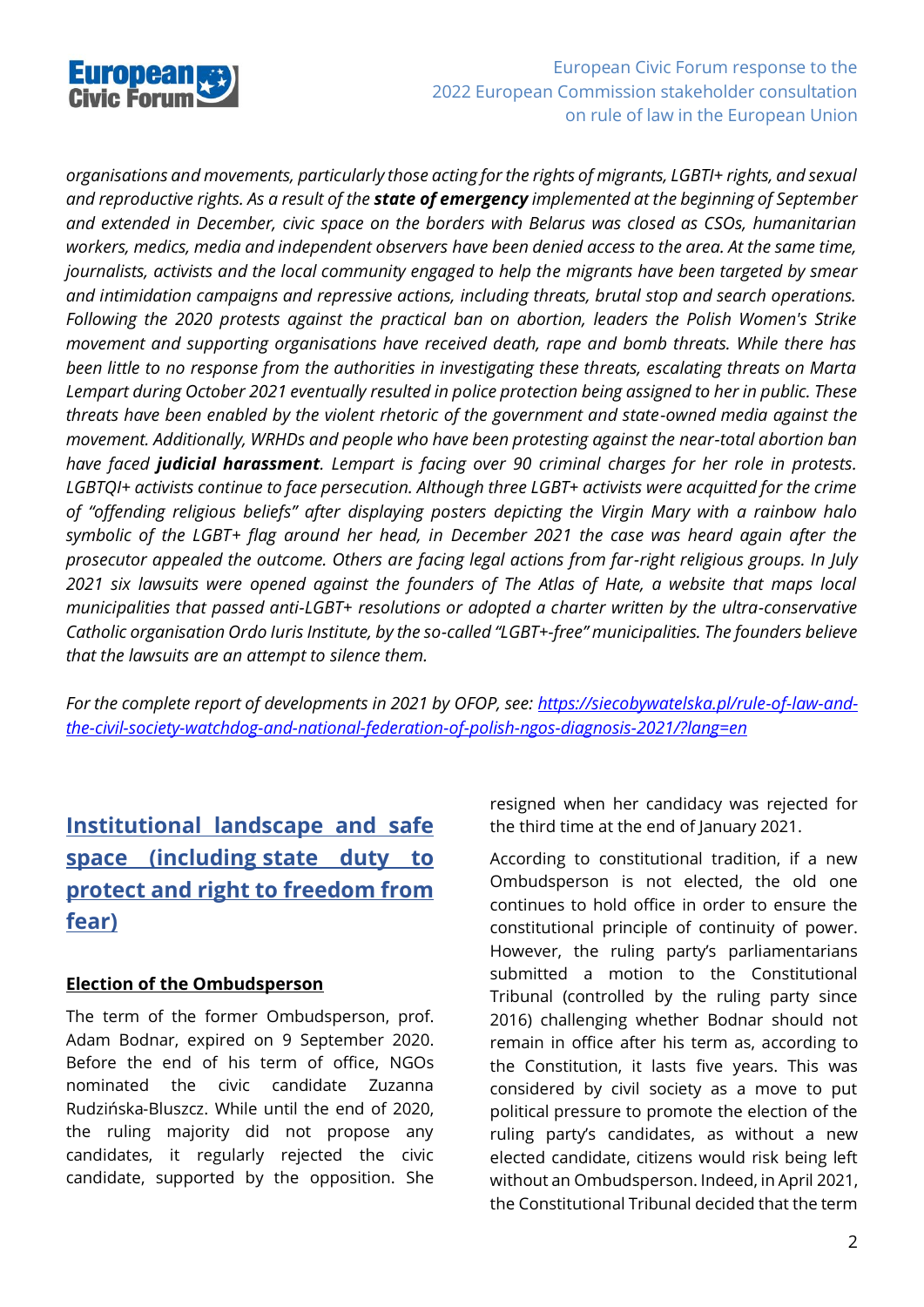

of office of the Ombudsperson must last only 5 years, and Bodnar was to definitively cease to hold office on 15 July 2021.

Nevertheless, an independent candidate was chosen, prof. Marcin Wiącek from the University of Warsaw, proposed by the opposition. He went through the entire procedure and was elected to the post six days after Bodnar left.

There are at least two victories achieved by the civil society organisations. First, the participation and pressure of civic organizations ensured the independence of this position that was feared would have been hijacked by the governing majority. Second, this civic engagement led to an ongoing cooperation of organizations that now monitor what is happening with the Ombudsperson's budget, check how public institutions respond to the Ombudsperson's general comments and take action in this matter, and finally work out their demands and cooperate with the Ombudsperson's office in their implementation. 2

#### **The justice system**

In 2021, the crisis of the judiciary has deepened. More and more judges are being removed from adjudication by the improperly composed Disciplinary Chamber in the Supreme Court and decisions of court presidents appointed by the Minister of Justice. Even if courts rule that the removal was unlawful, in practice, for those appointed by the authorities to act, such a ruling means nothing. The court may reinstate a judge, but the president of the court will not allow him or her to rule. Another problem is that an increasing number of judges are being appointed by the new National Council of the Judiciary, the constitutional authority responsible for monitoring and appointing judges of the common courts. This body was appointed after the constitutional term of office of the previous

Council was terminated and it was elected almost entirely by the ruling majority. On the one hand, court verdicts are sometimes not enforced; on the other hand, many verdicts are issued by courts that are not correctly appointed. Thus, these ruling cannot be recognised as judgments rendered by an independent and legally established court, as confirmed by decisions of the CJEU and the Polish Supreme Court. As such, they can be challenged. This makes future judicial reforms very difficult to implement. Two values will struggle against each other – the right to an independent judgment and legal certainty.

On the other hand, when Polish authorities do not want to comply with the judgments of international courts, they apply to the Constitutional Tribunal. The Tribunal decides accordingly, and such decisions are used for internal propaganda. The most shocking examples are two decisions.

- $\geq$  According to K 6/21, the Constitutional Tribunal (whose composition was challenged by the European Court of Human Rights in the case Xero Flor sp. z o.o. vs Poland 4907/18) cannot be assessed under Article 6 of the European Convention on Human Rights because it is not a court within the meaning of that article and does not have to comply with its requirements. Thus, the Tribunal held that it does not have to be independent and impartial, hear the case within a reasonable time period, or be properly constituted.
- $\geq$  Decision number K 3/21 states that the CJEU cannot rule on the appointment of judges in Poland and the possibility of adjudicating on the basis of European law. The CJEU can only deal with European affairs and appointing judges

<sup>2</sup> More about the initiative can be found at

https://naszrzecznik.pl/. The initiative is affiliated with

the National Federation of Non-Governmental Organizations (OFOP).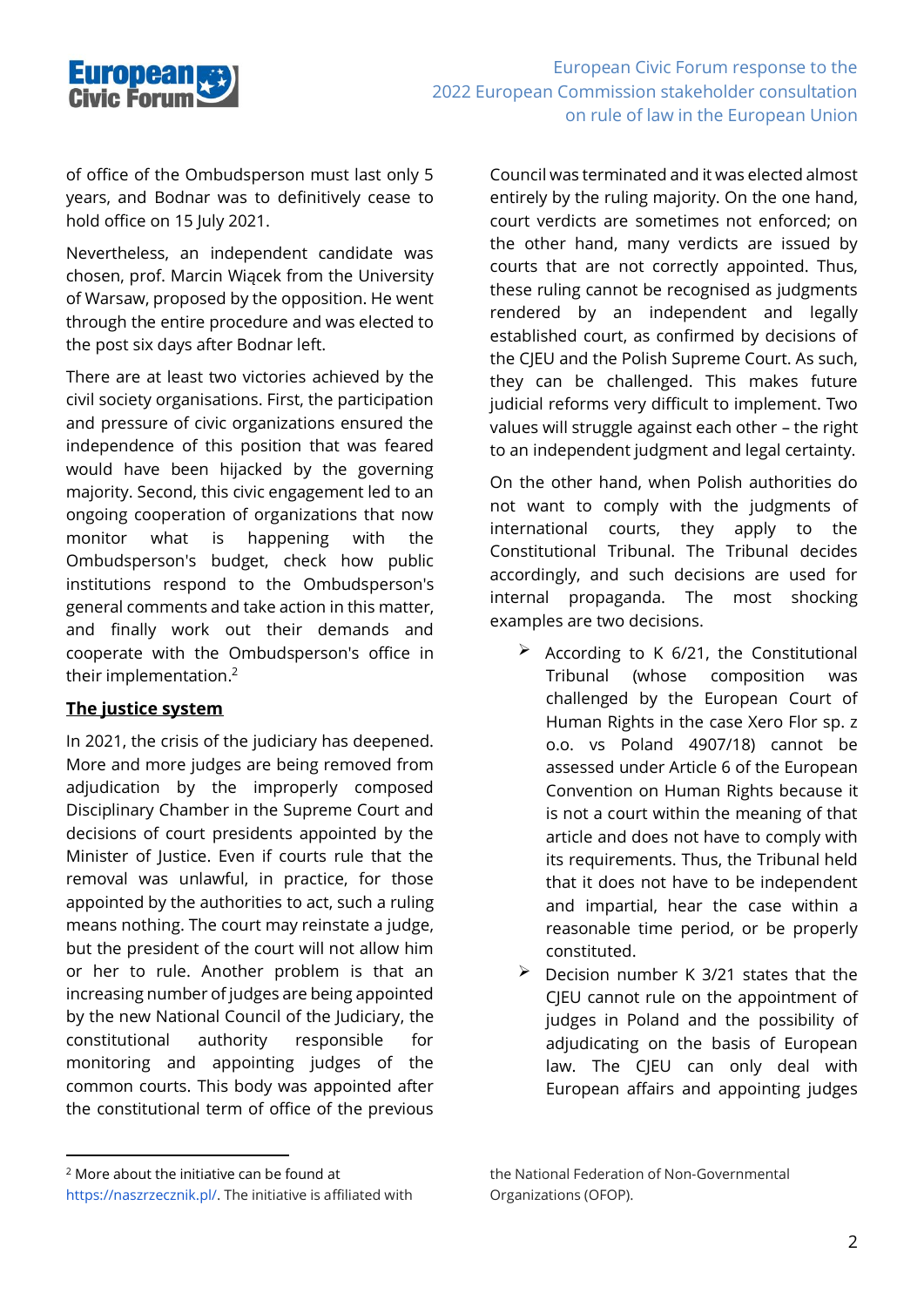

in Poland, according to the above mentioned decision, is not.

However, a case is also pending following an appeal by Małgorzata Manowska, appointed contrary to the existing procedure as the First President of the Supreme Court, to the Constitutional Tribunal for a declaration of noncompliance with the Constitution of a wide range of provisions of the Act on Access to Public Information. <sup>3</sup> The Act has been in force for 20 years and its provisions are based on a wealth of case law. This case accelerated at the end of 2021 and will probably be concluded in early 2022. The acceleration is connected with an attempt to protect the authority's favourite, father Tadeusz Rydzyk (the owner of influential Catholic media channels – TV Trwam and Radio Maryja), from criminal consequences of not disclosing expenses from public funds by the Lux Veritatis Foundation, <sup>4</sup> where he is a member of the board. And there is a significant amount of funds flowing to him. One of the provisions challenged by Manowska is the criminal provision on the basis of which the Lux Veritatis Foundation case is pending. If the Tribunal decides that the criminal provision in the Act on Access to Public Information is unconstitutional, there will be no grounds for issuing a judgment by a common court.

The hearing to consider this case has already been scheduled twice and cancelled twice. The formation of the Court has changed three times, with the third time unexpectedly the entire formation is to try the case. This will probably open the way to the European Court of Human Rights, as it will be an improperly appointed formation (in the Constitutional Court there are so-called 'double judges', i.e., judges appointed to seats already occupied). 5

In short, we can observe that legal certainty in the country is diminishing, although the spectre of a lack of response from the institutions does not appear in every political issue. When the courts rule on the unlawfulness of an arrest or the imposition of sanctions for participation in an assembly, repressions do not continue. However, when a case involves high-ranking people in power, the institutions most dependent on the ruling majority, namely the prosecutor's office and the Constitutional Tribunal, are activated. At the end of the year, the media reported  $6$  that employees of the Government Protection Bureau (since 2018 replaced with State Protection Service), who in 2016 were driving a car with Prime Minister Beata Szydło inside and had an accident with a civilian car, falsely testified under pressure. The consequences were borne by a young man – the driver of a civil car.

#### **Media pluralism**

There were several issues concerning the media pluralism in Poland. In 2021, the largest network of regional media, Polska Press, was purchased by Orlen, a company in which the state treasury has the decisive vote, de facto falling into the political control of the governing majority. Although, at the request of the Ombudsperson, the court suspended the decision of the President of the Office of Competition and Consumer Protection regarding PKN Orlen's acquisition of Polska Press, Orlen did not cease its activities. On the contrary, people connected

<sup>3</sup> EN More on the Małgorzata Manowska's motion to the Constitutional Tribunal

[https://siecobywatelska.pl/explanatory-memorandum](https://siecobywatelska.pl/explanatory-memorandum-on-polish-foia-constitutional-case-k1-21/?lang=en)[on-polish-foia-constitutional-case-k1-21/?lang=en](https://siecobywatelska.pl/explanatory-memorandum-on-polish-foia-constitutional-case-k1-21/?lang=en)

<sup>4</sup> EN More on Lux Veritatis case:

[https://siecobywatelska.pl/the-lux-veritatis-case-a](https://siecobywatelska.pl/the-lux-veritatis-case-a-measure-of-the-state-capture-and-the-absence-of-rule-of-law/?lang=en)[measure-of-the-state-capture-and-the-absence-of-rule](https://siecobywatelska.pl/the-lux-veritatis-case-a-measure-of-the-state-capture-and-the-absence-of-rule-of-law/?lang=en)[of-law/?lang=en](https://siecobywatelska.pl/the-lux-veritatis-case-a-measure-of-the-state-capture-and-the-absence-of-rule-of-law/?lang=en)

<sup>5</sup> You can read more about the application and the situation surrounding it in a memorandum of prof. Michal Bernaczyk addressed to a foreign audience, in English

<sup>&</sup>lt;sup>6</sup> PL one of articles describing the situation [https://wiadomosci.onet.pl/kraj/wypadek-beaty-szydlo](https://wiadomosci.onet.pl/kraj/wypadek-beaty-szydlo-byly-oficer-bor-przerywa-milczenie-oskarzony-komentuje/h75z3mx)[byly-oficer-bor-przerywa-milczenie-oskarzony](https://wiadomosci.onet.pl/kraj/wypadek-beaty-szydlo-byly-oficer-bor-przerywa-milczenie-oskarzony-komentuje/h75z3mx)[komentuje/h75z3mx](https://wiadomosci.onet.pl/kraj/wypadek-beaty-szydlo-byly-oficer-bor-przerywa-milczenie-oskarzony-komentuje/h75z3mx)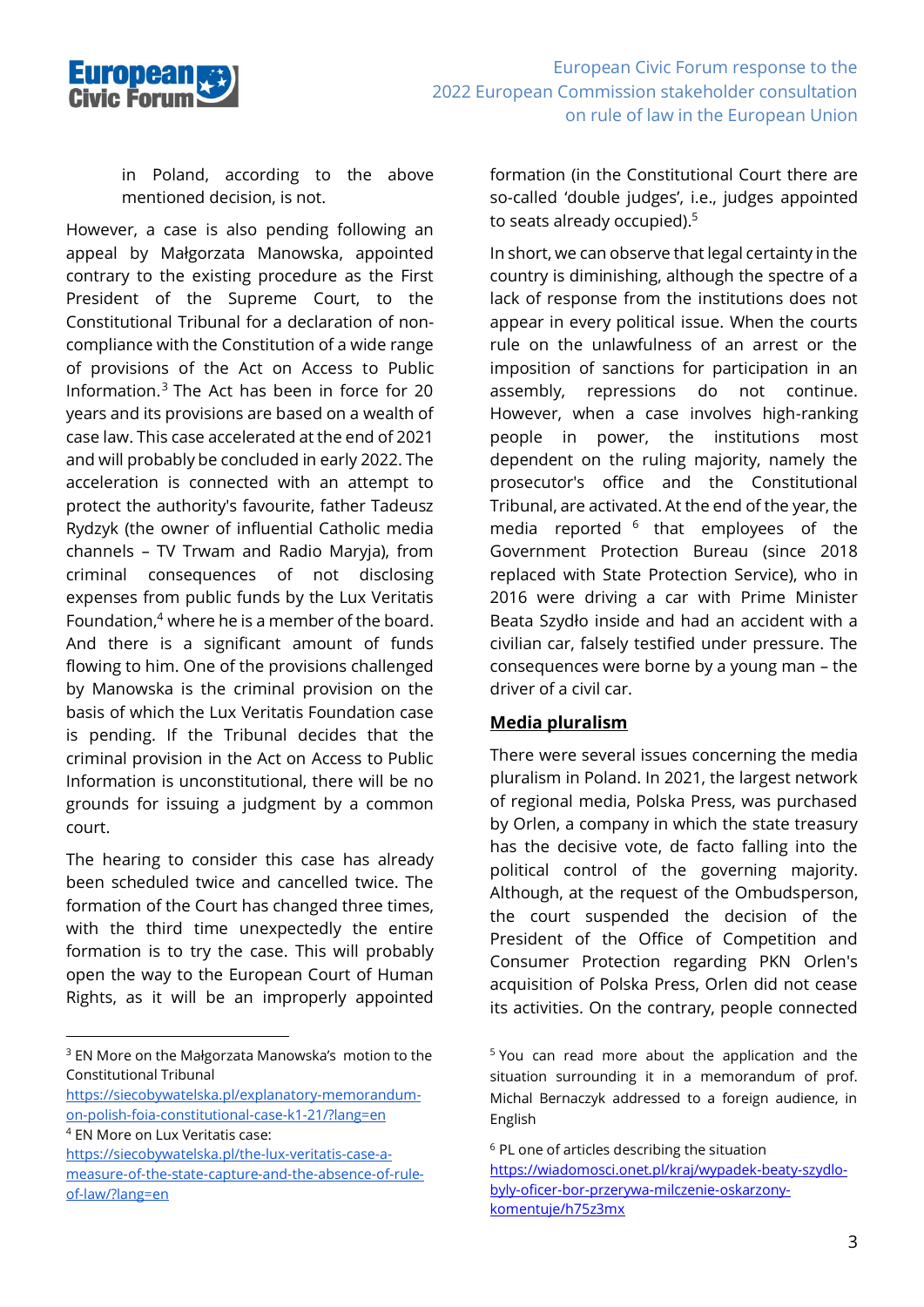

to the authorities were appointed to head the company and the then editor-in-chief was dismissed. Journalists began to gradually quit on their own when they discovered that they were now to be instructed by politicians. Civic organizations took an interest in the matter and the Ombudsperson took action. 7

The second issue concerning freedom of speech was the so-called LexTVN. TVN is the largest private television station. Its owner is the American company Discovery. In 2021, the National Broadcasting Council, state media regulator controlled by the ruling party, delayed extending the license for broadcasting (although one extension was finally granted, for TVN24, there is still no extension for TVN 7 – another channel belonging to the same owner). Then, at the end of the year, breaking its own rules of procedure, the Sejm (lower chamber of the Parliament) passed a law that would force the American owner to quickly sell the station (at least partially), because companies from outside the European Economic Area, according to the new law, could not own more than 49% of shares. Finally, the bill was vetoed by the President of Poland as a result of enormous pressure from the United States.

The limited media pluralism affects the democratic and civic space greatly. The public media (such as TVP) often amplifies government propaganda and smear campaigns against opposition parties and democratic CSOs. Leaked emails from one of the ministers (Michał Dworczyk), on the website poufnarozmowa.pl, showcased the mechanism. The leaked email showed the political pressure on a journalist to attack the representatives of the opposition the judiciary following a verdict requiring the Prime

Minister to retract false information regarding the opposition party Civic Platform.<sup>8</sup>

#### **Emergency on the Polish-Belarusian Border**

Since August 2021, an important issue stirring public debate in Poland and involving many civil society organisations and activists is the humanitarian crisis caused by the actions of the Belarusian authorities and the reaction of the Polish authorities at the border between the two countries. On 2 September 2021, President Andrzej Duda issued a decree imposing a 30-day state of emergency in parts of Podlaskie and Lubelskie Voivodeships (in the cross-border zone), at the request of the Council of Ministers. The decision was later extended to the maximum time allowed by the Constitution - 90 days. During the state of emergency and on the basis of new law adopted afterwards (see below), access to the border strip was practically prohibited to all entities that do not belong to the state services or are not residents. Access was, and largely remains, prohibited to the media and humanitarian and social organisations. In late August, the Sejm also received a government draft amendment to the Act on foreigners. The proposed changes enable the local chief of border guards to issue a decision regarding foreigners crossing the border illegally, on the basis of which they will have to leave the territory of Poland immediately. This legalises the practice of push-backs, contrary to international law obligations. For this reason, the Act was explicitly criticised by the Ombudsperson, the Helsinki Foundation for Human Rights and aid organisations. Nevertheless, the law was adopted by Parliament at the end of October.

- [https://www.hfhr.pl/czy-decyzja-prezesa-uokik](https://www.hfhr.pl/czy-decyzja-prezesa-uokik-dotyczaca-koncentracji-pkn-orlen-i-polska-press-jest-zgodna-z-prawem-pismo-hfpc-do-rpo/)[dotyczaca-koncentracji-pkn-orlen-i-polska-press-jest](https://www.hfhr.pl/czy-decyzja-prezesa-uokik-dotyczaca-koncentracji-pkn-orlen-i-polska-press-jest-zgodna-z-prawem-pismo-hfpc-do-rpo/)[zgodna-z-prawem-pismo-hfpc-do-rpo/;](https://www.hfhr.pl/czy-decyzja-prezesa-uokik-dotyczaca-koncentracji-pkn-orlen-i-polska-press-jest-zgodna-z-prawem-pismo-hfpc-do-rpo/)
- [https://bip.siecobywatelska.pl/userfiles/file/Opinie/Wnio](https://bip.siecobywatelska.pl/userfiles/file/Opinie/Wniosek_do_RPO_Orlen.pdf) sek do RPO Orlen.pdf

[https://www.press.pl/tresc/68818,wspolpracownik](https://www.press.pl/tresc/68818,wspolpracownik-premiera-prosil-kurskiego-i-olechowskiego_-by-tvp-_bardzo-ladnie-zaatakowalo_)[premiera-prosil-kurskiego-i-olechowskiego\\_-by-tvp-](https://www.press.pl/tresc/68818,wspolpracownik-premiera-prosil-kurskiego-i-olechowskiego_-by-tvp-_bardzo-ladnie-zaatakowalo_) [\\_bardzo-ladnie-zaatakowalo\\_](https://www.press.pl/tresc/68818,wspolpracownik-premiera-prosil-kurskiego-i-olechowskiego_-by-tvp-_bardzo-ladnie-zaatakowalo_)

<sup>7</sup> PL the Ombudsperson appeal and the organizastions' requests

[https://www.rpo.gov.pl/sites/default/files/Odwolanie\\_U](https://www.rpo.gov.pl/sites/default/files/Odwolanie_UOKiK_Orlen_PolskaPresse_5.03.2021.pdf) OKiK Orlen PolskaPresse 5.03.2021.pdf ;

<sup>8</sup> PL More on that topic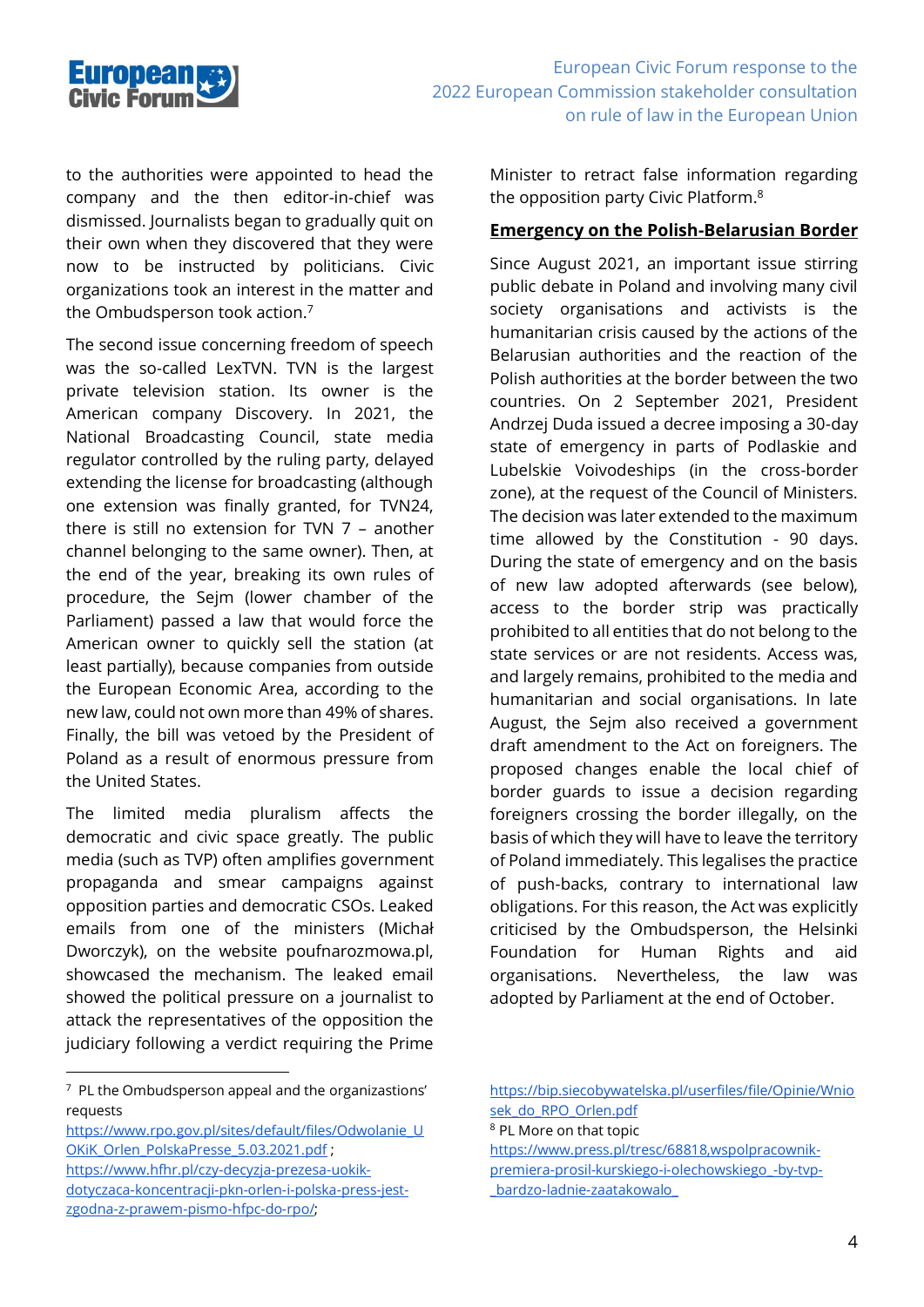

#### **Pressure on civil society**

The only actors providing humanitarian help are the civil society activists and volunteers outside the emergency zone and the residents of the restricted area inside it. They bring basic humanitarian aid to the migrants (food, drink, warm clothes, sleeping bags, we work with independent medics and hospitals) and support them with access to administrative procedures. In order to respond to the systematic human rights violations enabled by this context, civic organisations present at the border increased exponentially their activities, with huge psychophysical consequences of the staff and volunteers involved. At least two spontaneous movements – Medics on the Border (Medycy na Granicy) and Families without Borders (Rodziny bez Granic) sprung to provide assistance. A joint civic campaign entitled Save the People on the Border calls for immediate admission of medical and humanitarian aid to the emergency state zone. 9

Both the activists and local residents have been often facing threats or even repression for their relief work, including brutal stop and search operations, smear and intimidation campaigns against activists speaking up in the media. For example, the Crisis Intervention Post run by the Club of Catholic Intelligentsia reported that on 15 December 2021, volunteers on duty were detained by the Police and were held in a police car for several hours. Dozen police officers armed with automatic weapons conducted a search, questioned the volunteers until five in the morning and confiscated all computers and phones used for work as well as volunteers' private phones, other electronic equipment, and all documentation.<sup>10</sup>

#### **Restrictions to access of information and freedom of expression**

The state of emergency resulted in a ban on recording of the area using technical means. Access to public information on the activities carried out in the areas covered by the state of emergency was also restricted. In short, citizens were cut off from access to information.

The reasons provided for the restriction of access to information were "*numerous, intensified attempts to illegally cross the border*" and "*the scale and nature of the actions undertaken by the Republic of Belarus*". In addition, there were arguments about the threat to national security posed by people providing humanitarian aid who supposedly made it difficult for Border Guard officers and Armed Forces soldiers to perform their duties. It was also argued that providing access to information would have reduced their efficiency, which in turn would be a danger for citizens. <sup>11</sup> Even before that, although without any legal basis, journalists were not allowed to observe the border. 12

On 17 November 2021, in view of the passing of the maximum constitutional deadline for the duration of the state of emergency, the Sejm adopted amendments to the Act on State Border Protection and introduced the possibility of further cutting off journalists from the possibility of observing the situation on the border. It de facto extended the state of emergency. From that moment on, the Minister of Internal Affairs and Administration can, by ordinary decree, without additional procedures, introduce a ban on non-residents in a given area. Journalists can get special permission from the local Border Guard Commander (in justified cases, temporarily, under specific rules) to stay in the

<sup>9</sup> PL https://publicystyka.ngo.pl/ratujmy-ludzi-na-granicy <sup>10</sup> PL [https://publicystyka.ngo.pl/oswiadczenie-dzialania](https://publicystyka.ngo.pl/oswiadczenie-dzialania-policji-w-punkcie-interwencji-kryzysowej-kik)[policji-w-punkcie-interwencji-kryzysowej-kik](https://publicystyka.ngo.pl/oswiadczenie-dzialania-policji-w-punkcie-interwencji-kryzysowej-kik)

 $11$  PL [http://www.sejm.gov.pl/sejm9.nsf/PrzebiegProc.xsp?nr=](http://www.sejm.gov.pl/sejm9.nsf/PrzebiegProc.xsp?nr=1512) [1512](http://www.sejm.gov.pl/sejm9.nsf/PrzebiegProc.xsp?nr=1512)

<sup>12</sup> PL

[https://drive.google.com/file/d/1HbPjS9HuFSaRpK1njyB](https://drive.google.com/file/d/1HbPjS9HuFSaRpK1njyBUI6mPzozK2bTg/view?usp=sharing) [UI6mPzozK2bTg/view?usp=sharing](https://drive.google.com/file/d/1HbPjS9HuFSaRpK1njyBUI6mPzozK2bTg/view?usp=sharing)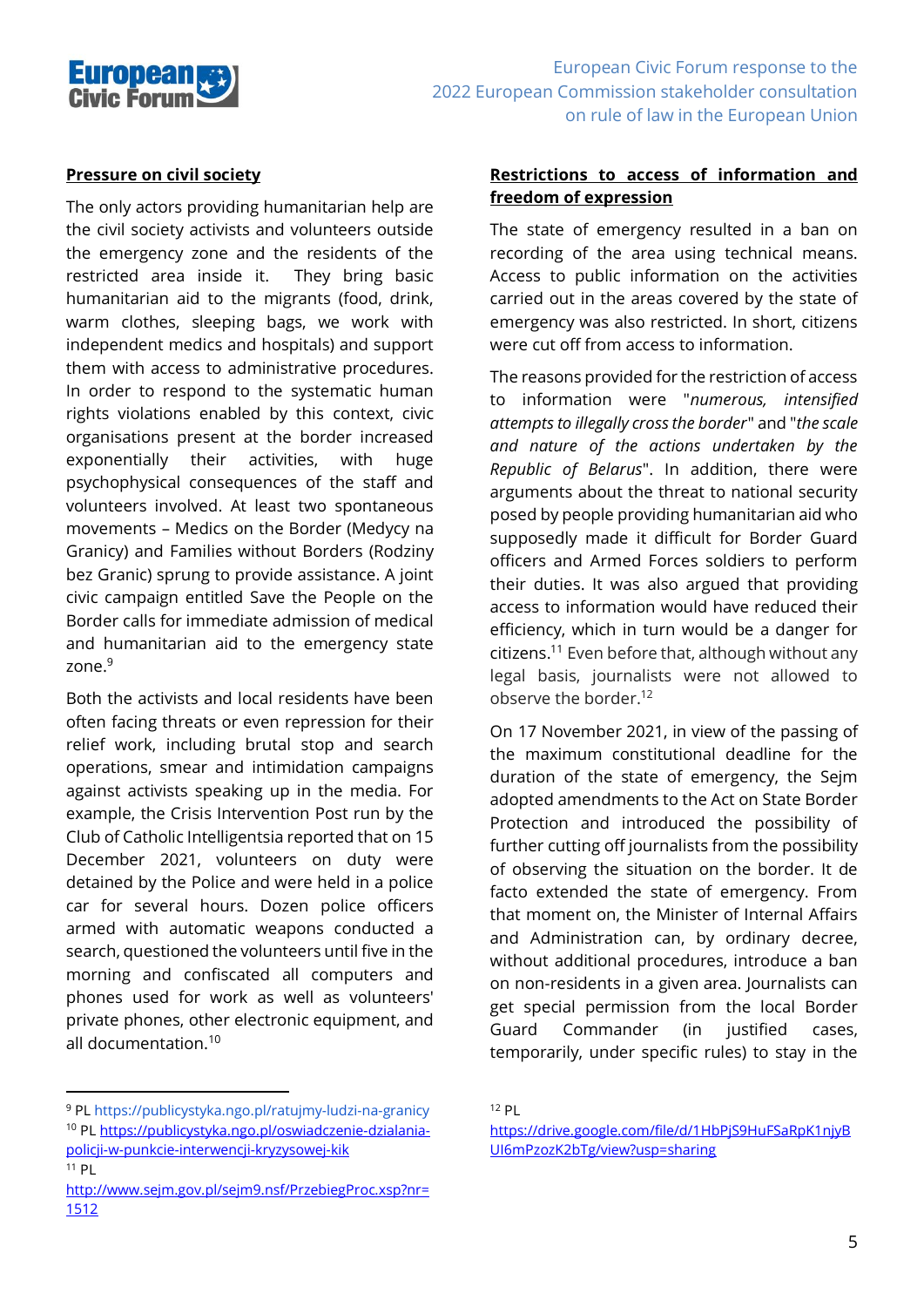

area. NGOs cannot obtain such a permit. <sup>13</sup> This greatly affected access to information for humanitarian organisations. For example, it was not possible to find out the orders intended to be the basis for the non-acceptance of requests for international protection and the ban on serving food.

These regulations on the state of emergency also concerned the "*suspension of the right to organize and hold assemblies in the area covered by the state of emergency."*

On 19 January 2022 the Supreme Court in Poland ruled that forbidding general access to the border was disproportionate. Freedom of Speech cannot be restricted to such an extent. This verdict was issued in the individual case of three journalists who were punished for entering the state of emergency zone. 14

### **The regulatory environment for and implementation of civic freedoms**

#### **Freedom of association under pressure**

The Act on Associations was significantly amended in 2015. It introduced new solutions to reduce conflicts of interest and facilitate the establishment of associations. Several regulations increasing the bureaucratic burden of NGOs were passed in 2021 or are underway.

Amendments to the regulations on education organizations (the Education Act), the so-called 'Lex Czarnek' are under discussion in the Parliament. In addition to questionable provisions on the organization of education itself (the role of superintendents, reduction of schools' autonomy), the draft included provisions directly regulating the operation of NGOs in

 $13$  Pl

schools. These provisions introduce certain bureaucratic procedures that in practice will limit NGOs access to educational institutions. Additionally, schools' regional superintendent, representative of the Minister of Education on the regional level, will have the power to arbitrarily decide on such a permit, even against the parents' opinion. Over 100 organizations have come together to keep these laws as part of the Free School campaign.<sup>15</sup> Civil society representatives are voicing concerns that this bill will in effect provide the government with a means to control and prevent extracurricular activities and/or educational workshops from taking place in schools, such as ones pertaining to anti-discrimination, gender equality, LGBT+ rights, or comprehensive sexuality education.

Provisions of the Act on Counteracting Money Laundering and Financing of Terrorism as amended in 2021 introduced an obligation for foundations and associations registered in the National Court Register to report their beneficial owners to the Central Register of Beneficial Owners. The obligation became effective in October 2021. Organisations covered by this obligation were indicated in an arbitrary and schematic manner (several types of CSOs were not included, e.g., Rural Housewives' Circles, ordinary associations, church organizations), which results in similar entities being treated differently. The obligation itself is troublesome, since identification of beneficial owners in associations and foundations is not easy, which makes this new obligation difficult to implement, and incorrect implementation may result in penalties. The anti-money laundering provisions themselves applied to NGOs are disproportionate to the real threat that the Act is trying to combat.

[https://sejm.gov.pl/Sejm9.nsf/PrzebiegProc.xsp?id=8F2F](https://sejm.gov.pl/Sejm9.nsf/PrzebiegProc.xsp?id=8F2FFCA4F3477BB7C125878E0064B115) [FCA4F3477BB7C125878E0064B115](https://sejm.gov.pl/Sejm9.nsf/PrzebiegProc.xsp?id=8F2FFCA4F3477BB7C125878E0064B115)

<sup>14</sup>

[https://siecobywatelska.pl/whyombudsmanrighttoknow/](https://siecobywatelska.pl/whyombudsmanrighttoknow/?lang=en) [?lang=en](https://siecobywatelska.pl/whyombudsmanrighttoknow/?lang=en)

<sup>15</sup> P[L https://www.wolnaszkola.org/](https://www.wolnaszkola.org/)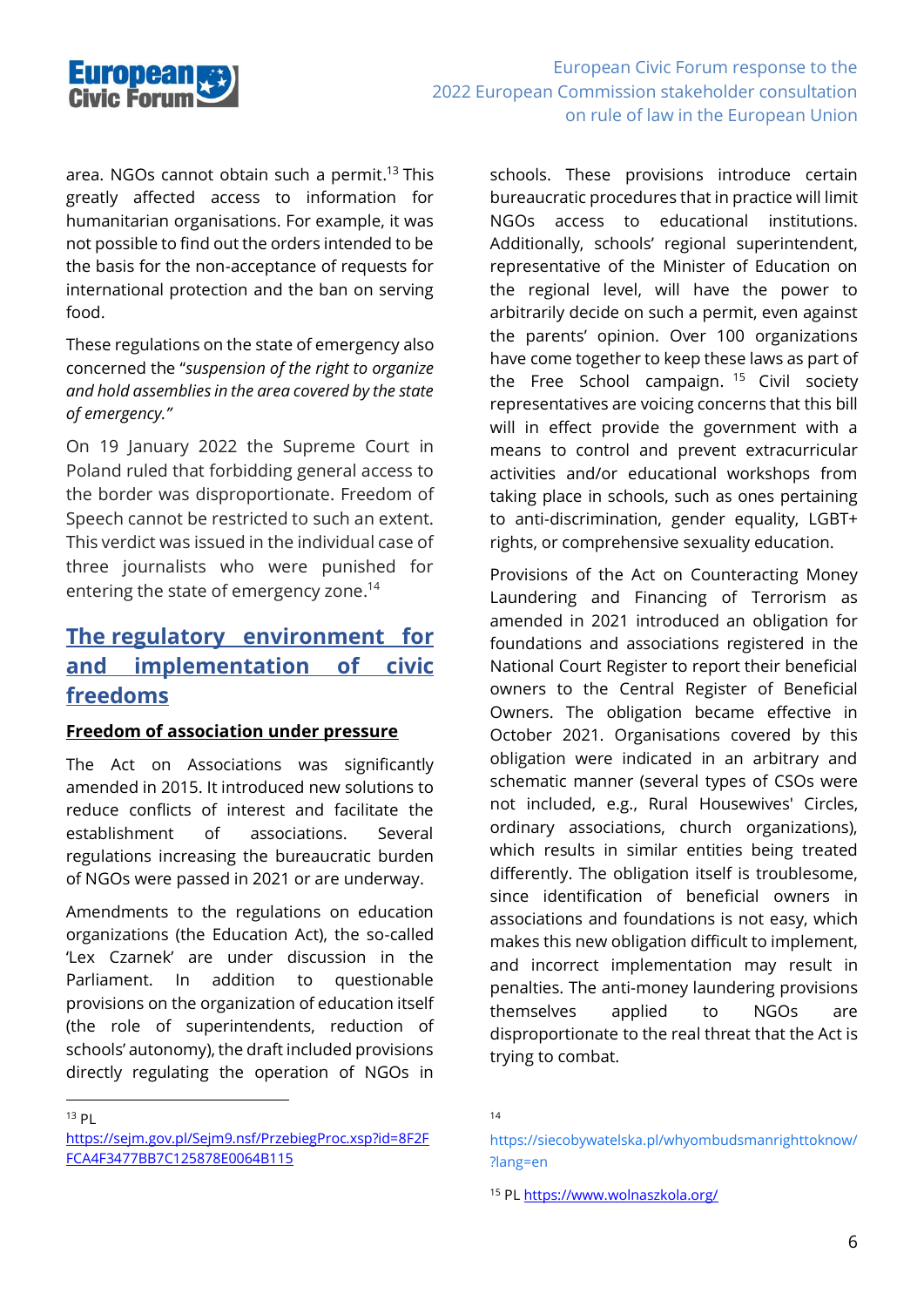

Draft governmental Act on NGO Reporting was made public in July 2021 and work on the draft is ongoing. This act is officially aimed at gathering in one place the rules of reporting by NGOs and simplify the reporting obligations. However, the document was prepared without any prior discussions with CSOs. The National Federation of NGOs and other CSOs networks pointed out the inadequacy of the timing and method of consultation<sup>16</sup> as the consultation period for the act was short and in the middle of the summer holidays. Contrary to the aim of the law, the drafted regulations proved to be complicated, flawed and their enactment would not simplify the obligations. In addition, the draft imposed on NGOs obligations that they had not had before, such as the obligation to disclose the data of individual donors (natural persons). Some of the new measures that this act proposes to establish includes also obliging all CSOs to report to one governmental entity all funding coming from all foreign entities (individual and private persons, as well as public entities). Organisations are also concerned about comments made by the Ministry of Justice during the consultation suggesting to provide a definition of a foreignfunded organisation that: "*shall be understood as a non-governmental organisation, referred to in Article 3 of the Act of 24 April 2003 on Public Benefit Activity and Volunteerism (Journal of Laws of 2020, item 1057, and of 2021, item 1038) that receives foreign funding and other support in the amount referred to in section 6 from:*

 *(a) foreign states or their authorities;*

 *(b)international or foreign organisations regardless of their legal form;*

 *(c) citizens of foreign countries;*

 *(d) stateless persons;*

 *(e) Polish legal entities with foreign capital participation and their subsidiaries in which the foreign participation exceeds 1/3;*

 *(f) Polish non-governmental organisations, whose revenues in the tax year in at least 10%, but not less than 6 times the minimum wage for work within the meaning of the provisions of the Act of 10 October 2002 on the Minimum Wage (Journal of Laws of 2020, item 2207), come from abroad.*" 17

The Act on Employee Capital Plans (PPK) imposes on organizations employing employees (even very incidentally and temporarily) the obligation to apply the Act – at least to conclude an agreement with a financial institution (but also to introduce appropriate procedures within the organization, create regulations, etc.). Most NGOs started to apply the regulations at the turn of April and May 2021. Most of the NGOs do not meet the eligibility criteria for exemption from the obligation to apply the Act. Organizations have been burdened with difficult to implement and in most cases (due to the lack of popularity of PPK – resignation of employees) unnecessary obligations.

Amendments to the Act on Public Benefit and Volunteer Activity were prepared by the Ministry of Foreign Affairs (work on the draft has not been completed in 2021). It assumed the introduction of regulations allowing the Ministry to transfer resources to a designated organization (state treasury foundation) without organizing a tender – the provision meant in practice assigning activities and resources to a specific organization without allowing other NGOs operating in this field to do so. Additionally, such an exception can be an incentive for other ministries or institutions to include "their" selected organizations in the act in a similar way, which would completely negate the principle of transferring public funds to NGOs based on

<sup>16</sup> PL [https://ofop.eu/stanowisko-organizacji](https://ofop.eu/stanowisko-organizacji-pozarzadowych-w-kwestii-projektu-ustawy-o-sprawozdawczosci-organizacji-pozarzadowych/)[pozarzadowych-w-kwestii-projektu-ustawy-o](https://ofop.eu/stanowisko-organizacji-pozarzadowych-w-kwestii-projektu-ustawy-o-sprawozdawczosci-organizacji-pozarzadowych/)[sprawozdawczosci-organizacji-pozarzadowych/](https://ofop.eu/stanowisko-organizacji-pozarzadowych-w-kwestii-projektu-ustawy-o-sprawozdawczosci-organizacji-pozarzadowych/)

<sup>17</sup> P[L https://publicystyka.ngo.pl/projekt-o-](https://publicystyka.ngo.pl/projekt-o-sprawozdawczosci-ngo-ministerstwo-sprawiedliwosci-proponuje-przepisy-o-finansowaniu-z-zagranicy)

[sprawozdawczosci-ngo-ministerstwo-sprawiedliwosci](https://publicystyka.ngo.pl/projekt-o-sprawozdawczosci-ngo-ministerstwo-sprawiedliwosci-proponuje-przepisy-o-finansowaniu-z-zagranicy)[proponuje-przepisy-o-finansowaniu-z-zagranicy](https://publicystyka.ngo.pl/projekt-o-sprawozdawczosci-ngo-ministerstwo-sprawiedliwosci-proponuje-przepisy-o-finansowaniu-z-zagranicy)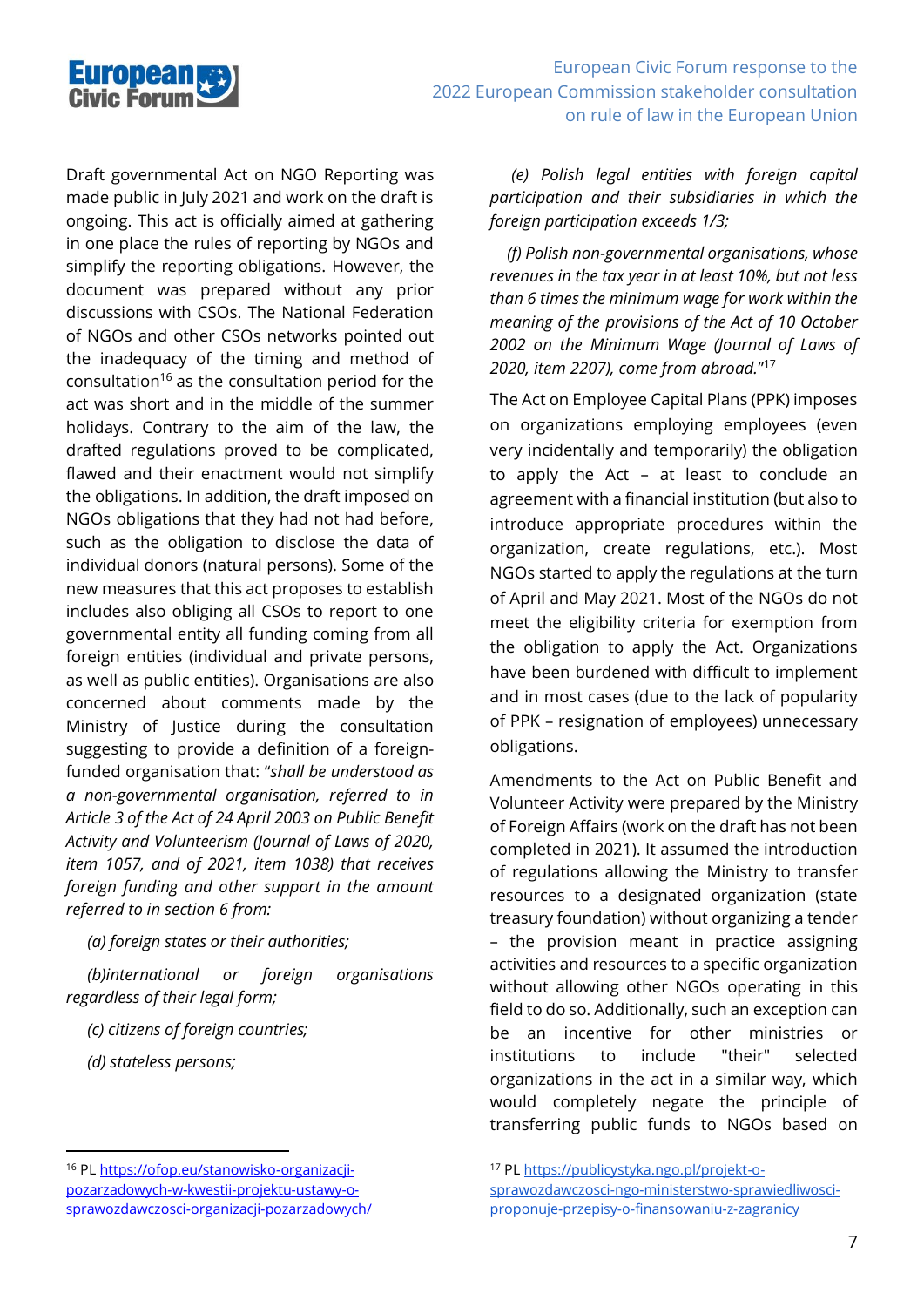

public tender procedures (or without tenders, but with a wide range of organizations allowed to implement tasks).

#### **Restrictive law on freedom of assembly is still in place, 'Stop LGBT+ bill' threatens LGBTI rights and pride parades**

The Act on Assemblies, adopted in 2015, met all modern requirements. In 2016, the ruling majority made a criticized amendment. It introduced provisions on cyclical assemblies, which raise objections. Among other things, they are vague and favour one type of assembly.

On 9 August 2021, a civic legislative initiative to amend the Act on Assemblies was submitted to the Sejm. The bill called 'Stop LGBT+' was signed by 140,000 citizens.

According to the draft, during the assemblies the following activities would be prohibited:

- $\geq$  possession and use of any materials whose content refers to questioning marriage as a union between a woman and a man,
- $\triangleright$  promoting the extension of marriage to persons of the same sex,
- ➢ promoting same-sex unions or unions of more than two people,
- $\triangleright$  promoting the privileged treatment of same-sex unions or unions of more than two people,
- $\triangleright$  promoting legal solutions aimed at privileging same-sex unions,
- $\triangleright$  promoting the possibility of adopting children by persons of the same sex,
- $\triangleright$  promoting sexual orientations other than heterosexuality,
- $\triangleright$  promoting gender as an entity independent of biological conditions,
- $\triangleright$  promoting the sexual activity of children and adolescents before the age of 18.

Promoting was defined as "*all forms of disseminating, agitating, lobbying, making statements, expectations, demands, recommending, or promoting.*" The bill would ban LGBT+ Pride events in the context of systemic deterioration of LGBT+ rights. On 29 October 2021, the bill was sent for further work in the Sejm's Administration and Internal Affairs Committee. Although to date legislative works did not progress<sup>18</sup> such laws tend to return to the public debate.

#### **The 2020 protests against the ban on abortion have beneficial impact on society but the movement remains under pressure**

In 2020, a general mass mobilisation erupted throughout Poland, both in large and small towns, in workplaces, at universities against the ruling of the Constitutional Court of 2020 which led to the practical ban on abortion. The huge protests has had positive impact on the Polish society: <sup>19</sup>conversations about abortion, violence against women, about gender have become part of the experience of a large section of the society and individuals confronted with the topics for the first time in their life have become acquainted with or involved in feminism and women rights.

Nevertheless, pressures on the movements have increased. Leaders the Polish Women's Strike movement and organisations supporting them have received death, rape and bomb threats. These threats have been enabled by the violent rhetoric of the government and state-owned media against the movement. While there has been little to no response from the authorities in investigating these threats, escalating threats on Marta Lempart during October 2021 eventually resulted in police protection being assigned to her in public. Additionally, Women rights defenders and people who have been protesting against the near-total abortion ban have faced

 $18$  Pl

https://orka.sejm.gov.pl/proc9.nsf/0/7510F178D30F38A AC12584B7003F9693?Open

<sup>19</sup> P[L https://publicystyka.ngo.pl/ponad-rok-od](https://publicystyka.ngo.pl/ponad-rok-od-protestow-po-wyroku-tk-komentarz-malgorzaty-leszko)[protestow-po-wyroku-tk-komentarz-malgorzaty-leszko](https://publicystyka.ngo.pl/ponad-rok-od-protestow-po-wyroku-tk-komentarz-malgorzaty-leszko)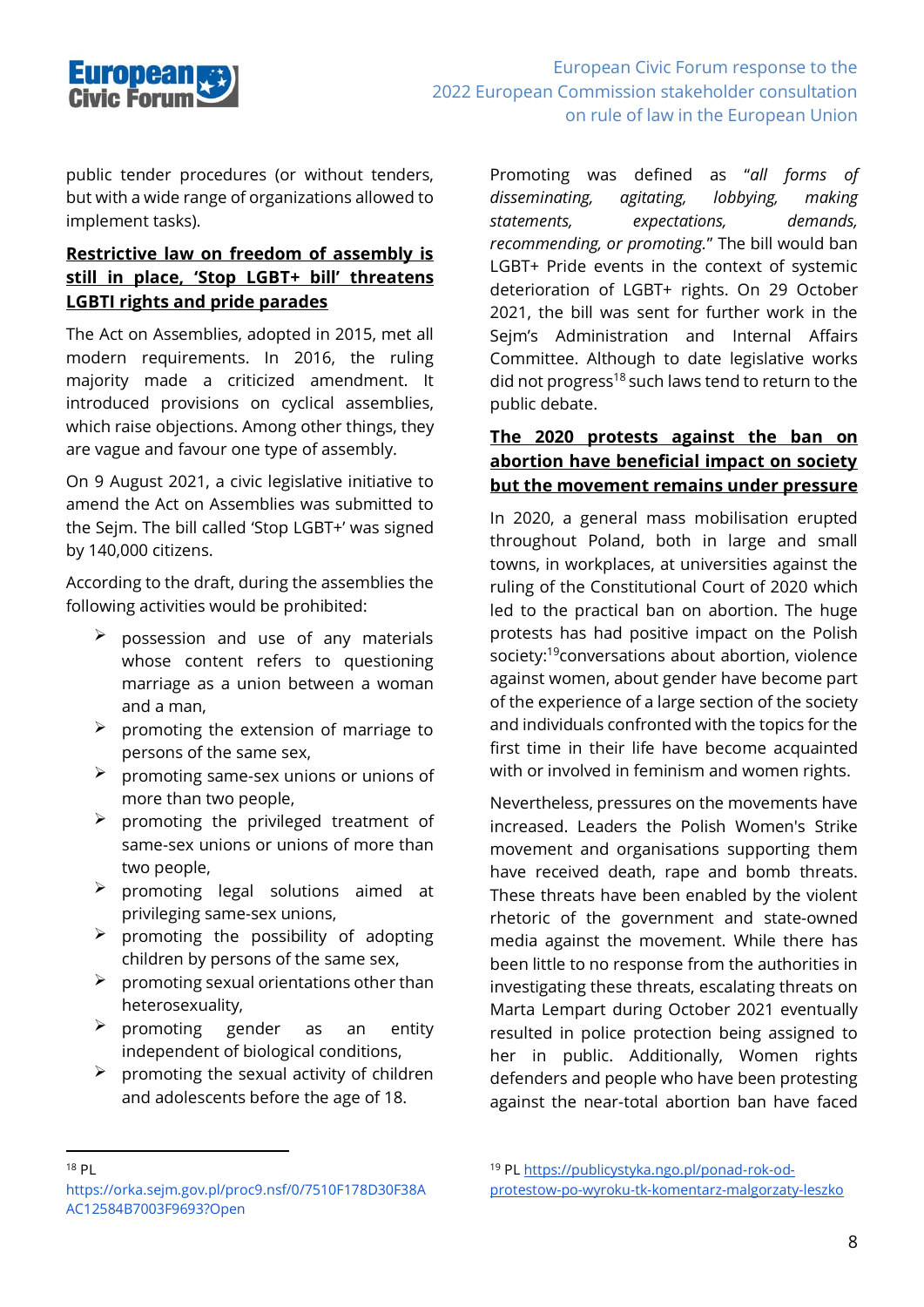

judicial harassment. Lempart is facing over 90 criminal charges for her role in protests.

#### **Unlawful restrictions of the right to assembly during Covid-19**

Throughout the pandemic, restrictions on the number of people at gatherings were enacted. The government treated peaceful public demonstrations, like any other gathering. They created subsequent amendments to the regulation issued on the basis of the Act on Prevention and Control of Infections and Infectious Diseases in Humans. This law allows to regulate by decrees "the prohibition of holding spectacles and other assemblies of people." On this basis, during the pandemic, depending on its severity, from 5 to 150 people were allowed at an assembly. A distance of 100 meters was to be maintained between two neighbouring assemblies. Based on the wording of assemblies, spontaneous assemblies were not allowed, and counter-manifestations were much more difficult to organize. Meanwhile, during the largest protests, mainly related to the demonstrations after the October 2020 Constitutional Tribunal ruling on the virtually total ban on abortion, most assemblies were spontaneous. Over time, the authorities began not only to prohibit such gatherings, but also participation in them (without even a questionable legal basis).

From the first version of the regulation issued by the Council of Ministers concerning, among other things, assemblies, the existence of a legal basis for such restrictions of civil rights was the subject of public debate. The Ombudsperson also intervened.<sup>20</sup> In July 2021, the Supreme Court ruled that the government's ban on public assemblies introduced on 9 October 2020 was illegal. Despite this, the Council of Ministers continues to issue regulations in this framework without introducing a state of natural disaster in contrast with what is foreseen by the Polish constitution. Unlawful arrests, provocations and police aggression have occurred repeatedly. At the end of November, the situation escalated so much that the Ombudsperson spoke out, writing to the police<sup>21</sup> and pointing out that:

- $\triangleright$  Both spontaneous assemblies and counter-demonstrations are legally protected forms of public assembly, including in a state of emergency.
- $\triangleright$  State authorities have a duty to ensure the security of all demonstrating groups at the same time.
- $\triangleright$  It is illegal to completely prevent the organization or conduct of a counterdemonstration. A counter-demonstration cannot be dissolved if it is peaceful.
- $\triangleright$  The police should not take actions that indicate favouring or unconditional priority of one of the assemblies.
- $\triangleright$  The high point of physical attacks occurred on 18 November 2020 and in general in the last weeks of 2020.<sup>22</sup>

Fines, checking ID, detentions, punishment for slogans, and visits to demonstrators' homes also occurred at other, later, assemblies. The brutality of the police response to the demonstrations organised in the Winter of 2021 continued. It was then that the locking of demonstrators in kettles, particularly dangerous during the next pandemic peak, criticised by the Polish Ombudsperson could be observed, demonstrators being taken to police stations dozens of kilometres away from their homes ostensibly to take statements from them, minors being held in detention overnight without their parents being informed of their children's whereabouts, and physical

<sup>20</sup> PL https://bip.brpo.gov.pl/pl/content/naruszonoistote-wolnosci-zgromadzen-rpo-do-tk-popieraobywatela

<sup>21</sup> PL [https://bip.brpo.gov.pl/pl/content/rpo-kgp](https://bip.brpo.gov.pl/pl/content/rpo-kgp-zgromadzenia-spontaniczne-kontrmanifestacje-ochrona)[zgromadzenia-spontaniczne-kontrmanifestacje-ochrona](https://bip.brpo.gov.pl/pl/content/rpo-kgp-zgromadzenia-spontaniczne-kontrmanifestacje-ochrona)

<sup>22</sup> PL

https://bip.siecobywatelska.pl/userfiles/file/Opinie/Przec iwko%20bezprawnym%20dzia%C5%82aniom%20policji. pdf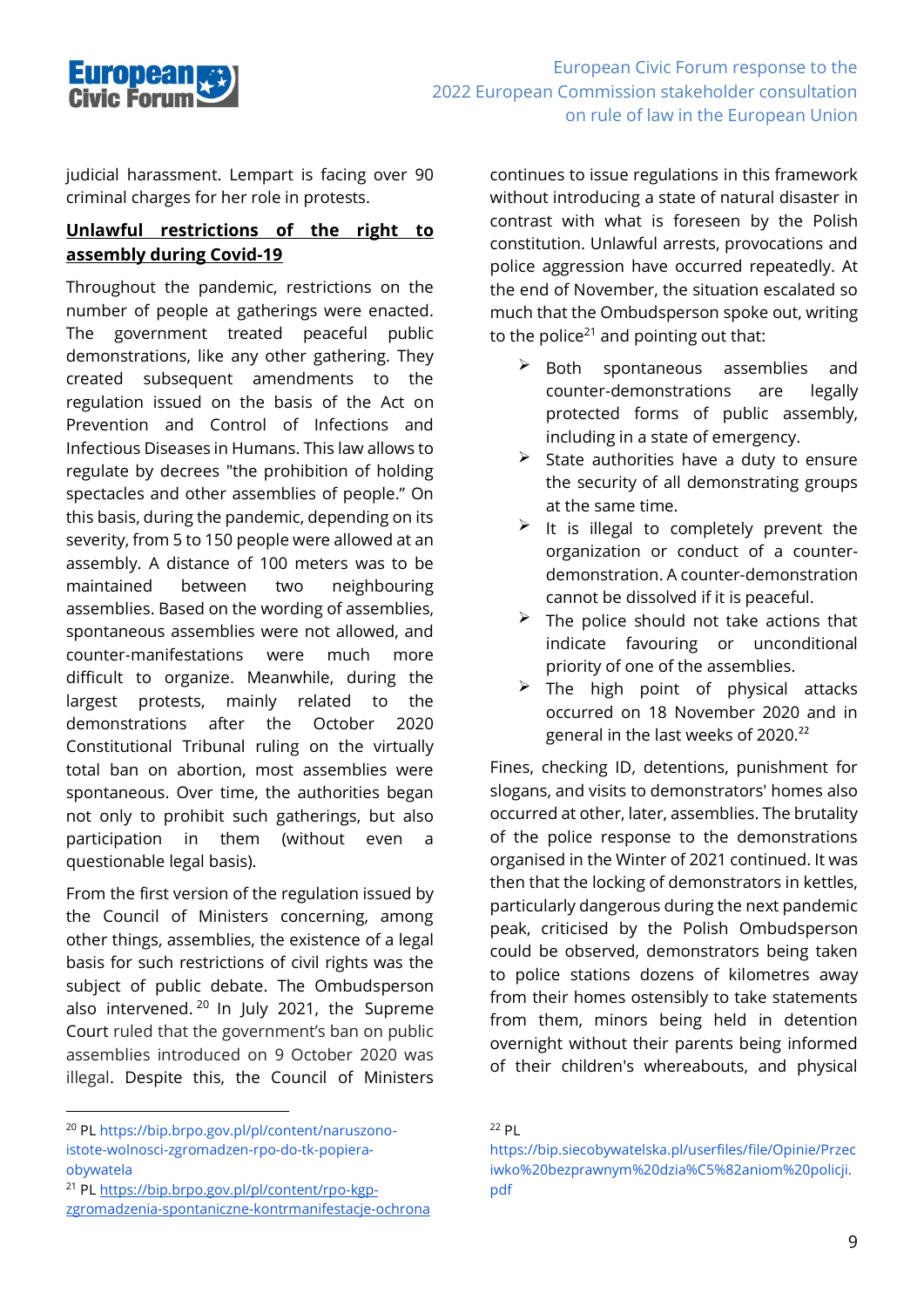

violence being used against demonstrators, media representatives and even opposition members of parliament (having immunity) by the police.

#### **Judicial harassment challenges freedom of expression**

The law related to freedom of expression is regulated by the Act on Press. The entire Act dates back to 1984 and is sometimes amended. It is often criticized for being unsuited to modern media. It also includes several solutions criticized by journalists, such as the right to authorize statements by interlocutors.

In addition, civic organizations have been calling for decriminalization of Article 212 of the Criminal Code for years. This is a provision that exposes critics of the authorities to accusations of defamation. Mayors, councillors and other public officials sometimes establish criminal cases against citizens and journalists who point out irregularities.

#### **Jakub Żulczyk writer accused to have insulted the head of state**

On 5 January 2022, the hearing of the final speeches in the case brought by the prosecution against the writer Jakub Żulczyk took place. In November 2020, he reacted to the President's Twitter account congratulating Joe Biden on a "*successful campaign*" and not on winning the election, suggesting that he intended to wait with his congratulations until the President was nominated by the Electoral College. Four months later, an indictment was submitted by the prosecutor's office based on the Criminal Code regulation. The writer was accused of publicly insulting the President of the Republic of Poland. According to the majority of legal commentators, his opinion fell within the scope of legally permissible criticism of public office holders, acceptable in public debate. Such an assessment

was confirmed by the judgment of the court of first instance, delivered in early January, which redeemed the case. The attempt to hold this writer responsible, on the other hand, can be assessed as a politically motivated action of the prosecution office subordinate to the Minister of Justice. The prosecutor claims he is going to appeal.

#### **Ewa Siedlecka, columnist of** *POLITYKA* **weekly, allegedly slandered two judges as a result of journalistic misconduct**

On 24 November 2021, the District Court for Warsaw-Śródmieście, convicted Siedlecka, a journalist of Polityka, a weekly news magazine, of criminal defamation in the case brought by two judges, Konrad Wytrykowski and Maciej Nawacki, acting in their private capacity. As the ruling was delivered by a court of first instance, the journalist may appeal the guilty verdict. Siedlecka is one of the journalists who reported on a socalled 'hate campaign affair', a smear campaign against judges who resisted the reform to the judiciary that reduced its independence, that was revealed by a journalistic investigation in 2019. The digital media outlet Onet.pl revealed that the representatives of the Ministry of Justice, including deputy justice minister Lukasz Piebiak, orchestrated and coordinated a hate campaign aimed at several of them in which the media leaked information about their private lives. The source of the leak was alleged judges who supported the changes and were beneficiaries of them. The 'reforms' – in particular, creation of the disciplinary chamber – form an essential part of plans to "*overhaul the judiciary*" and were found incompatible with EU law by the European Court of Justice. International organizations also spoke out on the matter. 23

<sup>23</sup> PL https://www.ecpmf.eu/poland-journalists-criminaldefamation-conviction-may-further-impair-freedom-ofexpression/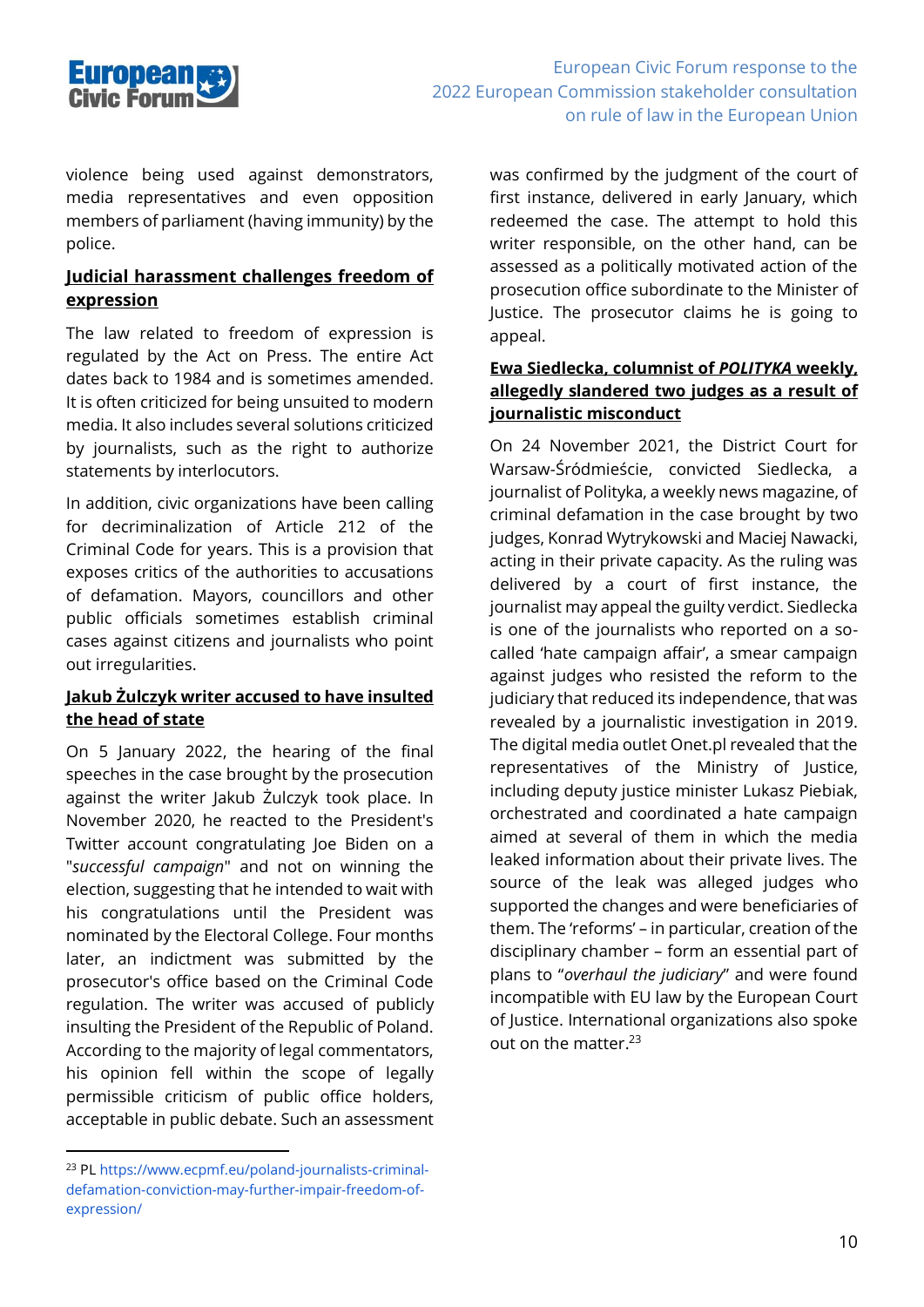

#### **Three female activists accused of insulting religious feelings for reacting to hateful behaviour towards LGBT+ people**

On Easter 2019, an installation appeared on a traditional representation of the Holy Sepulchre in a church in Płock, containing hateful messages against LGBT+ rights. Three LGBT+ activists responded by sticking stickers depicting the Virgin Mary in a rainbow halo around the church. This was considered by the prosecution (and the auxiliary prosecutors, including the priest who was the author of the installation) as an insult to religious feelings. In the first instance in March 2021, the court acquitted the activists. However, the prosecutor's office appealed the decision.

#### **SLAPP suits against Atlas of Hate**

In July 2021, six lawsuits were opened against the founders of The Atlas of Hate, a website that maps local municipalities that passed anti-LGBT+ resolutions or adopted a charter written by the fundamentalist religious organization Ordo Iuris Institute, by the so-called 'LGBT+-free' municipalities. The documents called for prohibiting targeted local government assistance to LGBT+ people in difficult life situations and banning the participation of LGBT+ organizations in the life of the local government community. The Atlas contributed to raise awareness about resolutions discriminating against LGBT people leading to international pressure, including the European Parliament and European Commission, on the Polish authorities to reverse the extremely homophobic course they have taken under the PiS government. Nine complaints against LGBT discriminatory resolutions were also filed to administrative courts by the Ombudsperson. <sup>24</sup> The lawsuits for violation of the good name of local government units are being filed by local governments supported by Ordo Iuris. On 29 December 2021, the first judgment acquitted the defenders and

charged the plaintiff with court costs in the amount of PLN 4337.

#### **Wiretapping of the opposition raises concerns over the right to privacy**

In late 2021, a major surveillance scandal occurred involving people perceived as opposition to those in power. The Citizen Lab group revealed that Roman Giertych, an attorney, and Ewa Wrzosek, a prosecutor, were both subject to surveillance using the Pegasus programme. This technology was also used during the 2019 election period (when European and national elections took place) against then Civic Platform chief election campaign officer and now Senator Krzysztof Brejza. The Polish secret services had access to calls, photos, e-mails, messages from messaging apps used by two active critics of the government. The case was reported by the Associated Press.

Oversight on wiretapping by security services is a concern in Poland. The courts accept 98-99% of wiretapping requests filed by secret services. Polish legislation also allows the Internal Security Agency to conduct wiretaps in certain situations without asking for court approval (2016 Anti-Terrorism Act). An expert group operating at the Ombudsperson's office consisting of former secret service officers and representatives of organizations protecting human rights calls for the establishment of an independent body to control the services and informing the persons subjected to surveillance about it after the control is completed. 25

<sup>24</sup> PL<https://kph.org.pl/atlas-nienawisci-przed-sadem/>

<sup>25</sup> <https://panoptykon.org/pegasus-giertych-wrzosek>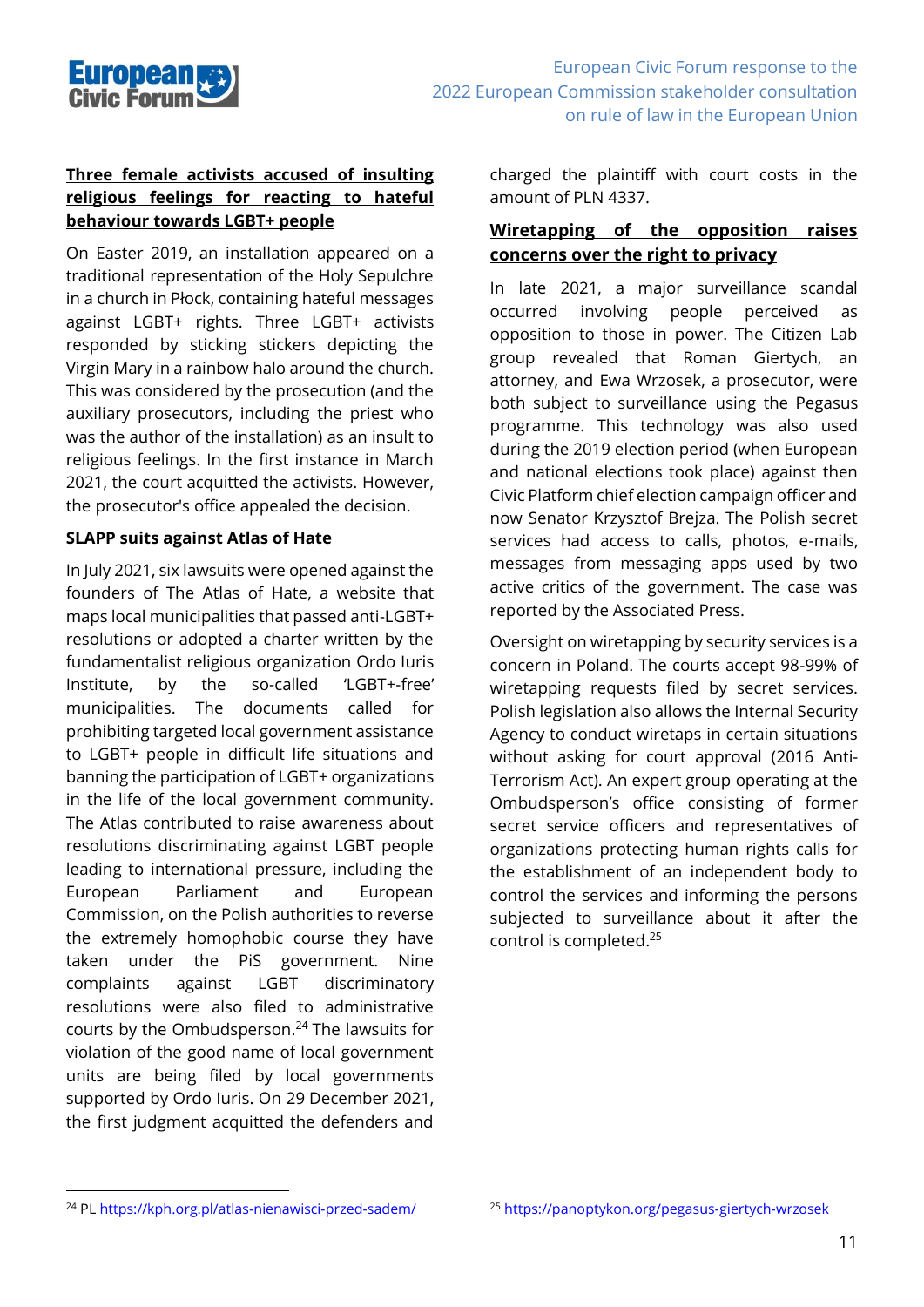

# **The framework for civic organisations' financial viability and sustainability**

The economic and financial viability of the sector<sup>26</sup> has been negatively affected on the one hand, by the Covid-19 pandemic and the decrease of income of local governments (the main sources of financing), and, on the other hand, by the decreasing availability of public sources, which are increasingly flowing to new organizations established by people close to the authorities.

The regulations called the 'Polish Deal', prepared in the second half of 2021 and into force from January 2022 will further significantly decrease local government revenues. The effect of these changes will be visible at the turn of 2022 and 2023.

#### **The impact of Covid-19**

In March 2021, Klon Jawor published a report from research involving 850 organisations and associations.<sup>27</sup> It indicated that the pandemic deteriorated the situation of 65% of NGOs. The increased stress connected with work in an organisation was noted by 63% of respondents. The activity of 30% of NGOs has been suspended. The most negative assessment was expressed by civic organizations from smaller towns and medium size cities (over 70% of them claimed that pandemic had a negative impact on their

activities). 29% of the organizations felt a drop in funding from self-governments. Only 3% observed an increase of funding. The research also shows a significant drop in the percentage of organizations pointing out that selfgovernment or its institutions were partnering with organizations during the pandemic. It is respectively 15% and 11% (as compared with 27% and 14% a year earlier).

A research prepared by the National Freedom Institute (public institution) assessing the impact of the pandemic on funding of NGOs by local administration showed a more positive picture. According to this research, on the municipal level, there was a slight increase of funding by local authorities of 1,4%. It is important to notice that this is an average and there were significant differences between different communes. 28

Regarding the recovery measures for the economy, the NGO sector was largely ignored, although they were included into the general schemes supporting employer organisations.<sup>29</sup>

## **The right to participation and dialogue between the civic sector and governing bodies**

#### **Civil dialogue is institutionalised by the Public Benefit Activities Council, but the body is not representative of the sector**

The Public Benefit Activities Council is the only body that institutionalises the principle of civic

<sup>&</sup>lt;sup>26</sup> Before the pandemic, the annual budget of an average organization was PLN 28,000. 6% of organizations had a budget of over 1 million PLN; 22% between 100 thousand and 1 million PLN; 43% between 10 thousand and 100 thousand PLN; 19% between 1 and 10 thousand PLN; 11% up to 1000 PLN. 39% of the income of organizations came from domestic public funds; 15% from foreign public funds; 15% from paid and business activities; 14% from individual and institutional philanthropy; 3% from 1% of taxes; 3% from membership fees; 3% from own property, 2% from

other organizations; 6% other:

<https://api.ngo.pl/media/get/108227>

<sup>27</sup> <https://api.ngo.pl/media/get/160530>

<sup>28</sup>

[https://docs.google.com/presentation/d/18mF9J0tjCi9oh](https://docs.google.com/presentation/d/18mF9J0tjCi9ohjldLxDNNytGlo6GWhy9/edit?usp=sharing&ouid=104066732155604650904&rtpof=true&sd=true) [jldLxDNNytGlo6GWhy9/edit?usp=sharing&ouid=104066](https://docs.google.com/presentation/d/18mF9J0tjCi9ohjldLxDNNytGlo6GWhy9/edit?usp=sharing&ouid=104066732155604650904&rtpof=true&sd=true) [732155604650904&rtpof=true&sd=true](https://docs.google.com/presentation/d/18mF9J0tjCi9ohjldLxDNNytGlo6GWhy9/edit?usp=sharing&ouid=104066732155604650904&rtpof=true&sd=true)

<sup>&</sup>lt;sup>29</sup> For an overview of the measures, refer to the full report: [https://siecobywatelska.pl/rule-of-law-and-the](https://siecobywatelska.pl/rule-of-law-and-the-civil-society-watchdog-and-national-federation-of-polish-ngos-diagnosis-2021/?lang=en)[civil-society-watchdog-and-national-federation-of-polish](https://siecobywatelska.pl/rule-of-law-and-the-civil-society-watchdog-and-national-federation-of-polish-ngos-diagnosis-2021/?lang=en)[ngos-diagnosis-2021/?lang=en](https://siecobywatelska.pl/rule-of-law-and-the-civil-society-watchdog-and-national-federation-of-polish-ngos-diagnosis-2021/?lang=en)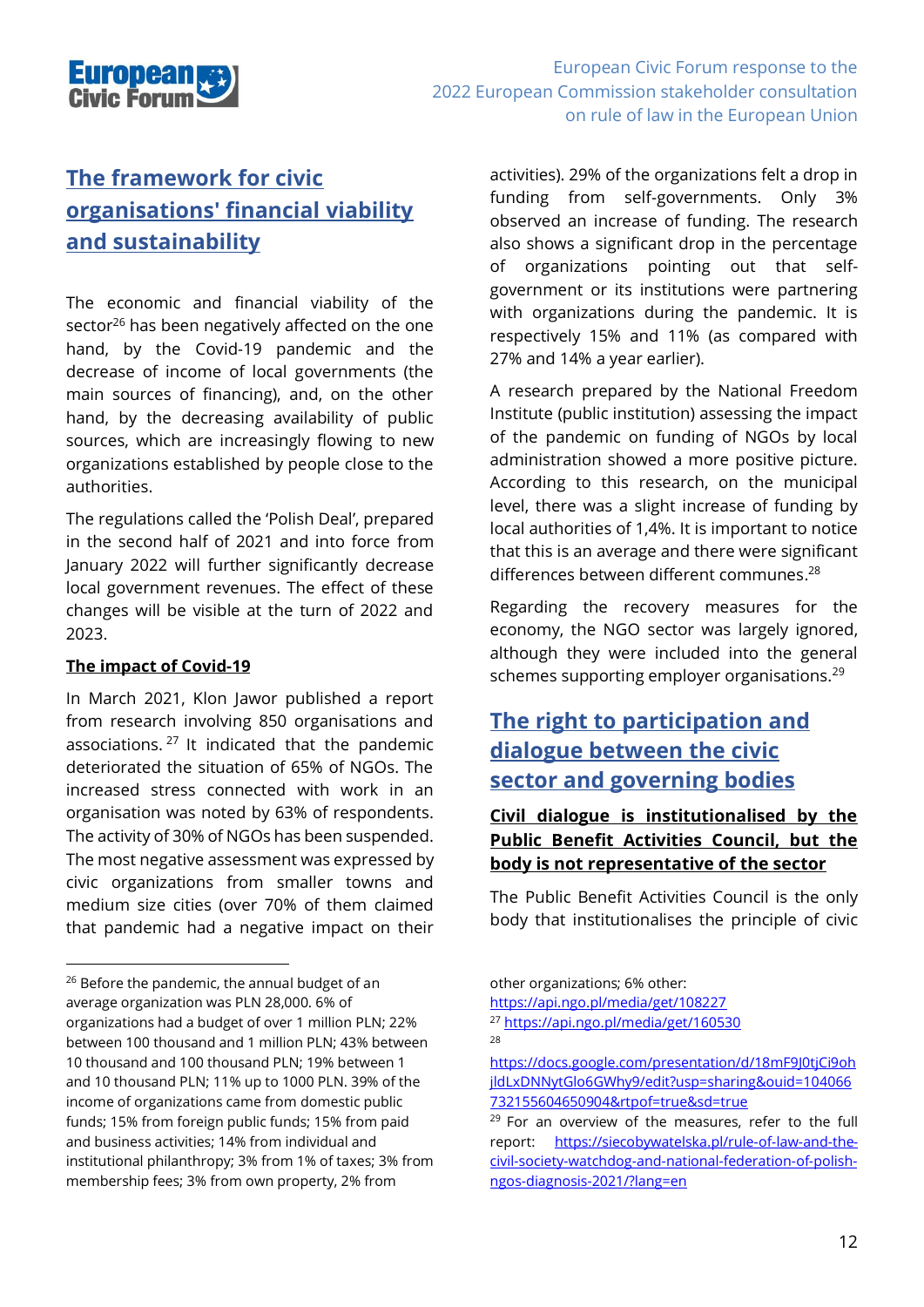

dialogue and cooperation between the public sector and the third sector. It is a consultative and advisory body of the Minister called the Chairperson of the Public Benefit Committee and complements the institutions implementing the principle of social dialogue. However, this body is heavily overburdened and does not fully meet the requirement of being a place for dialogue between organizations and the government.

The composition on the non-governmental side is ultimately decided by the Minister, although organizations themselves propose candidates who must prove being strongly supported by other NGOs or their coalitions. The current term of the Council began at the end of 2021. Despite the huge mobilisation by civic organisations, the Minister responsible for the selection chose the Council members at his own discretion.<sup>30</sup> As a result, the Council did not include people who have been working in the NGO sector for years and, among others, the person who won the most votes of support from various NGOs. Due to the lack of elections, the Council does not represent the NGO sector in Poland.

#### **Civic Dialogue Council**

Work is underway on a new Act on the Civic Dialogue Council. This will be a new body for dialogue which is to replace the Council for Public Benefit Activity existing for nearly 20 years. The new Council is to be composed of representatives of the government administration, local government and mostly NGOs, who will have a majority, but most importantly will be democratically elected. In addition, the new Council will gain the power of legislative initiative and the ability to obtain binding interpretations from various state bodies.

#### **Convention of Voivodeship Councils of Public Benefit Activity**

Another form of dialogue, although not formally established, is the Convention of Voivodeship Councils for Public Benefit Activity. It is a voluntary agreement of Voivodship Councils of Public Benefit Activity and has no legal personality. It is not included in any regulations, which the Convention members strongly defend. The reason for this is so that it does not become dependent on any administration. It was established to:

- $\geq$  provide a platform of cooperation and exchange of information for representatives of voivodeship benefit councils,
- expressing common opinions on matters relevant to the functioning of the voivodeship benefit councils in their sphere of interest,
- as well as in the scope of cooperation between public administration and NGOs.

It consists of representatives of NGOs, voivodeship local administration and voivodeship councillors.

#### **National Recovery and Resilience Plan**

In February 2021, the Polish National NGO Federation (OFOP), composed of over 1000 organisations, presented a demand concerning the extension of the consultation process regarding the National Recovery Plan and including the civil society in that process. The government assured there would be broader consultations. This led to public hearings and later reversed hearings,<sup>31</sup> coordinated by OFOP and the Stocznia Foundation in coordination with the Ministry. The hearings were participated by representatives of various entities – civil society organisations, local government organisations,

<sup>30</sup> PL [https://publicystyka.ngo.pl/na-profilu-rdpp-na-fb](https://publicystyka.ngo.pl/na-profilu-rdpp-na-fb-opublikowano-liste-pozarzadowych-kandydatow-do-rady)[opublikowano-liste-pozarzadowych-kandydatow-do](https://publicystyka.ngo.pl/na-profilu-rdpp-na-fb-opublikowano-liste-pozarzadowych-kandydatow-do-rady)[rady](https://publicystyka.ngo.pl/na-profilu-rdpp-na-fb-opublikowano-liste-pozarzadowych-kandydatow-do-rady)

<sup>31</sup> P[L https://www.wysluchanieplanodbudowy.pl/](https://www.wysluchanieplanodbudowy.pl/)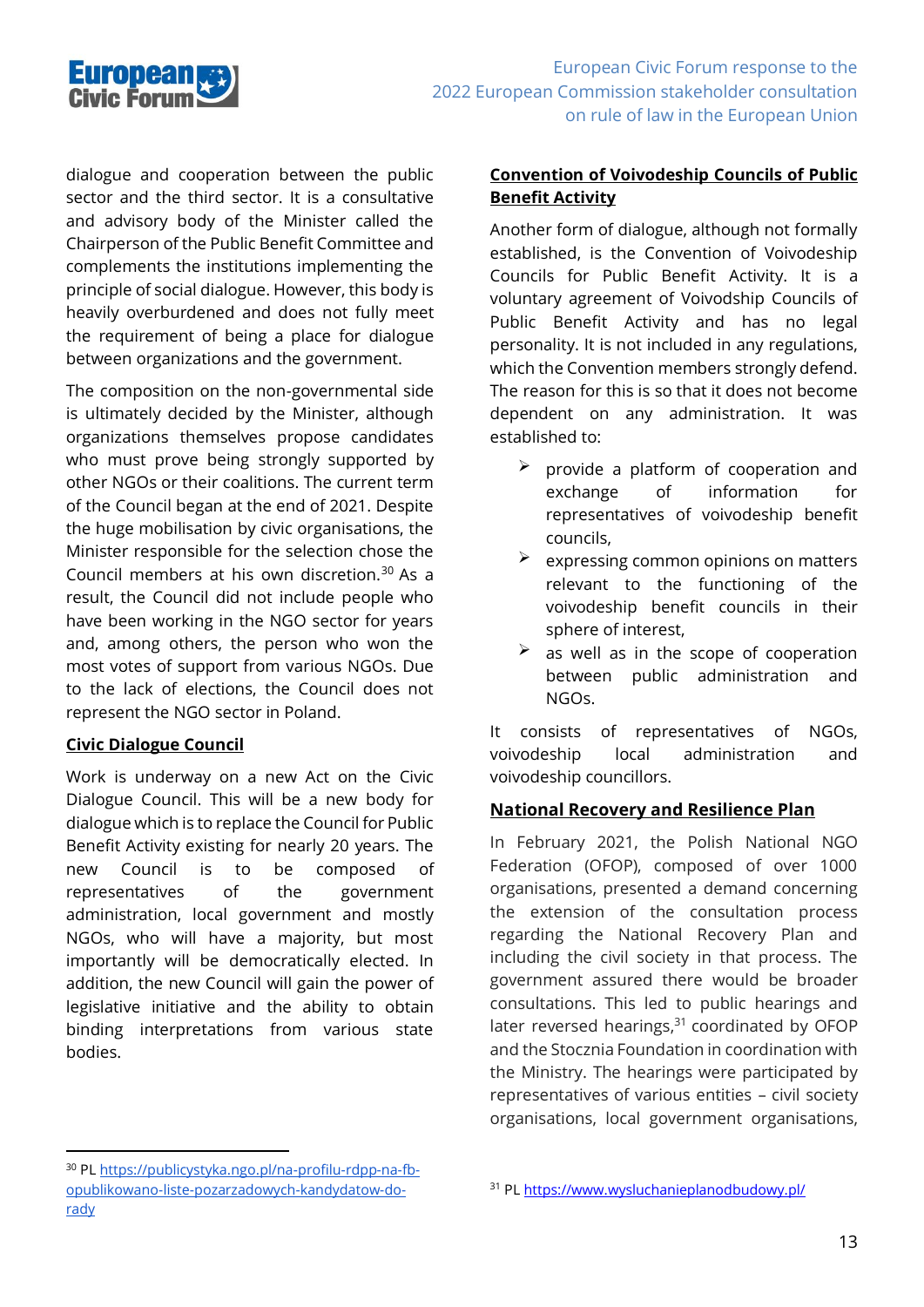

employers and entrepreneurs, local government officials, and citizens. There were over 400 speakers, transcriptions of the hearings were sent to the Ministry. In the meantime, problems appeared with the information on whether and how the proposals had been accepted by the government, with further inclusion of all the parties in the work on the National Recovery Plan, and even publication of the latest version of the Plan (that has not been presented to CSOs until the end of 2021). However, in the course of the consultations, the Monitoring Committee was successfully introduced – it is to be composed among other things of representatives of local governments and nongovernmental organisations.

#### **Right to access information**

The right to participation is also affected by the access to information. The biggest challenge in this regard is linked to the state of emergency on the borders with Belarus as described above. In addition, Polish institutions also adopt practices that are inconsistent with the law or use undefined legal provisions. These include:

1. Failure to document their own actions, among other things, so that they do not have to respond to requests. For example, the Medical Council at the Prime Minister of the Republic of Poland does not document its work and how it influences decisions made in connection with the Covid-19 pandemic. 32

2. The argument about processing of information (such a provision exists in the Polish Act on Access to Public Information) is often used. Processed information is one that requires effort to analyse various information to create qualitatively new information. In this case, applicants must demonstrate a particularly compelling public interest. However, whether such an interest exists is determined by those

obliged to provide the information. At the end of 2021, a ruling by the Supreme Administrative Court regarding information about what the President activities. According to his Office, preparing information regarding his activities would require undue effort on the part of the President's staff. The court agreed with that explanation.

3. Another argument used by public institutions is the recognition that the requested document is an "*internal document*." Such a provision does not exist in Polish law but has been introduced by judicial decisions. According to the judicial decisions, such an internal document is the calendar of a person holding high public office. In 2021, the European Court of Human Rights has communicated to Poland the case on the calendar of Julia Przyłębska, the President of the Constitutional Tribunal. 33

4. It often happens that, in local activities, active people and organisations are accused of abusing the right to information. Citizens, according to their critics, ask too many questions and for the wrong purpose. Such a concept does not exist in Polish law, but it has been introduced by obliged entities and judicial decisions. This constitutes a huge problem for civic participation.

5. In addition, there are many situations when obliged institutions simply do not respond and groundlessly invoke the protection of other rights, which significantly delays access to information.

Additionally, 2021 was dominated by the case of the First President of the Supreme Court, Małgorzata Manowska's application to the Constitutional Tribunal to declare a number of provisions of the Act on Access to Public Information unconstitutional (see above).

<sup>33</sup> https://siecobywatelska.pl/watchdog-polska-v-polandaccess-to-public-figures-calendars-and-the-rule-oflaw/?lang=en